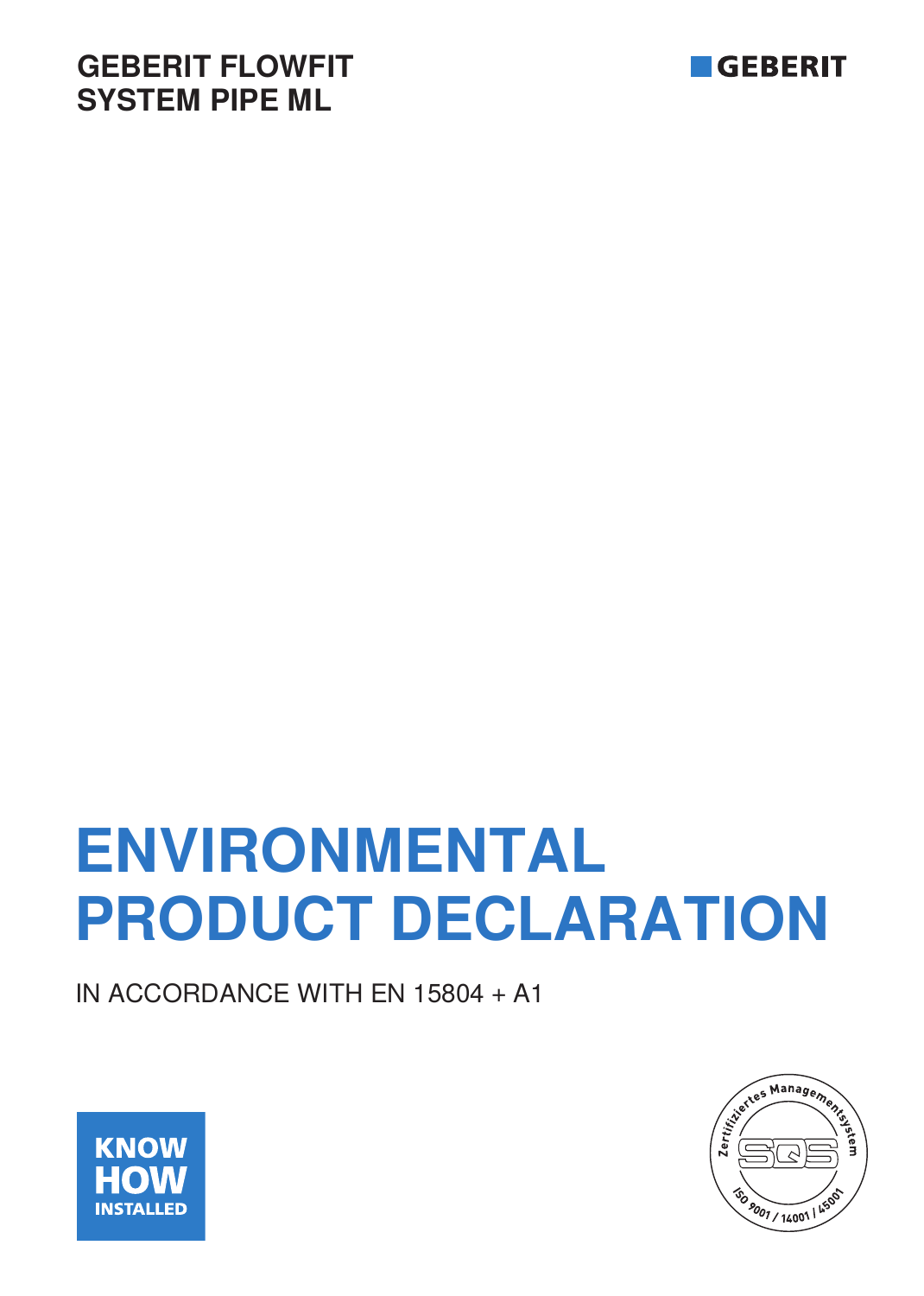## **1 General information**

#### **1.1 Note on this document**

The original document was written in German. All other language versions are translations of the original document.

#### **1.2 Declaration holder**

Geberit International AG Schachenstrasse 77 CH-8645 Jona Tel. +41 55 221 6300 sustainability@geberit.com www.geberit.com

Geberit is one of the pioneers when it comes to sustainability in the sanitary industry. Sustainable has formed an integral component of the corporate strategy for around 30 years. The Geberit Group has a group certificate in accordance with ISO 9001 (quality), ISO 14001 (environment) und ISO 45001 (occupational health and safety). Life cycle assessments were produced for key products from an early stage and Ecodesign has been an integral component of the product development process since 2008. You can find current and comprehensive information on sustainability in the current annual report or at www.geberit.com/nachhaltigkeit.

#### **1.3 Declared product**

This declaration applies to all Geberit FlowFit multilayer pipes (ML) without a protective tube or insulation, see chapter "Range and conversion factors", page 3. A piece of Geberit system pipe ML, in bars in a length of 5 m and with an outer diameter of d20 mm (art. no. 619.021.00.1) has been used as a reference article.



#### **1.4 Verification and validity**

Programme holder: Geberit International AG Declaration number: GEB\_EPD\_9007206810207243 Validity: 01/11/2020 to 30/10/2025 Data calculated by: Quantis, www.quantis-intl.com

Environmental declarations for construction products may not be comparable if they do not comply with the EN 15804. It is only possible to make a limited comparison of life cycle assessment results which are based on different background databases.

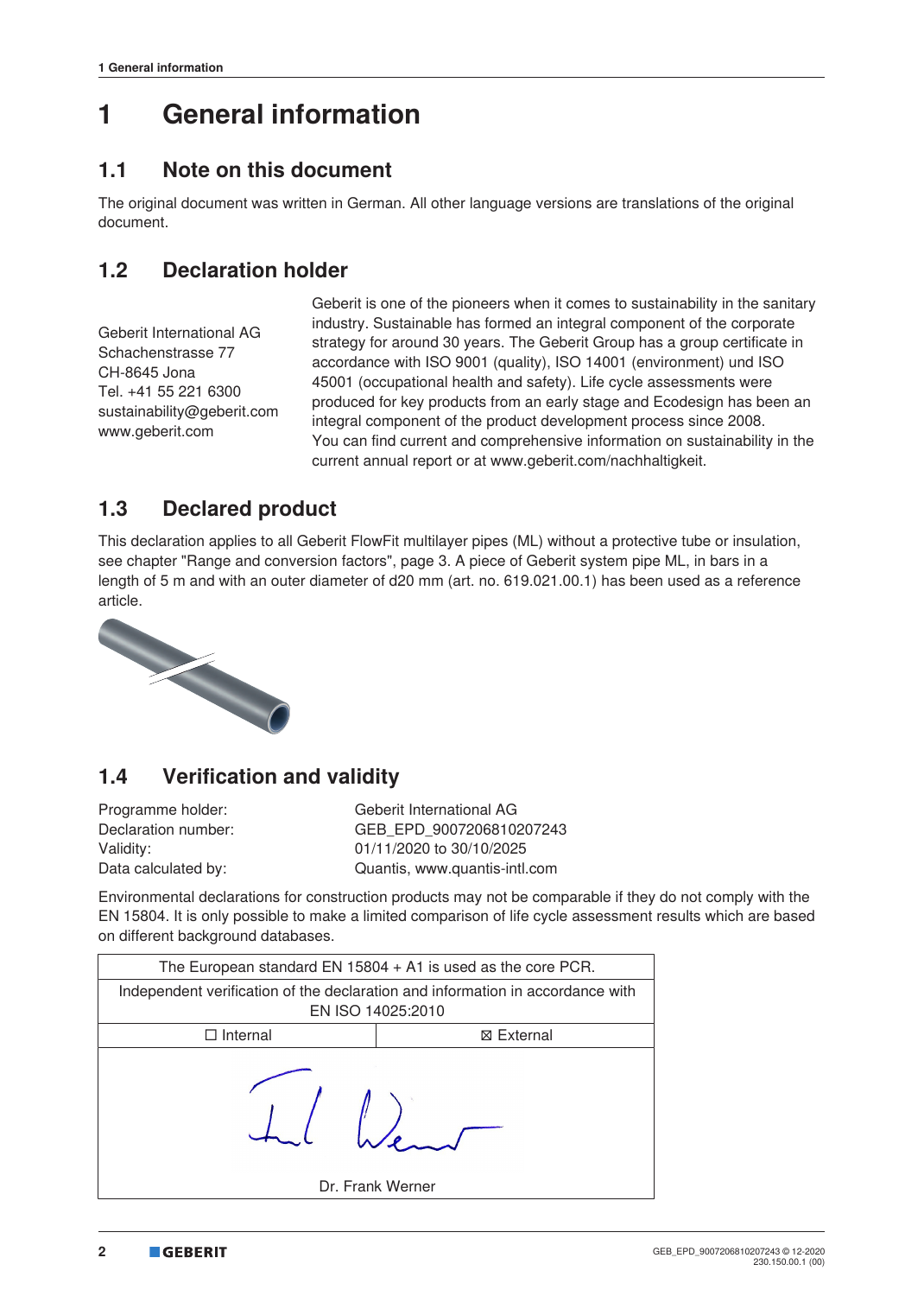## **2 Product**

#### **2.1 Description and application purpose**

Geberit FlowFit is a supply system consisting of pipes and fittings, which are connected to permanently leakproof pipes by means of lateral pressing.

The system pipes are multilayer pipes made of plastic and aluminium (Geberit system pipe ML) or polybutene pipes (Geberit system pipe PB). The pipes are connected by means of plastic fittings. Metal fittings are used to connect to various connections. A separate environmental product declaration has been created for each of these system elements.

Application purpose:

- for drinking water installations within buildings (Geberit system pipe PB and Geberit system pipe ML)
- for heating and cooling water installations within building structures (Geberit system pipe ML)

#### **2.1.1 Geberit system pipe ML**

The Geberit system pipe ML (multilayer) is made of 3 layers. The protective jacket is made of polyethylene with increased temperature resistance (PE-RT). A longitudinally butt-welded aluminium layer forms the stabilising core. The medium-transporting grey inner pipe (highlighted in white in the figure) is also made of PE-RT. The pipes are available in 7 outer diameters (d16–63 mm) and as rods in a length of 3 or 5 m or in coils of 4 different lengths (50–250 m). The pipe ends are closed with protection plugs (made of PE-LD).



- 1 Protective jacket (PE-RT)
- 2 Bonding agent
- 3 Aluminium layer (aluminium)
- 4 Bonding agent
- 5 Inner pipe (PE-RT)

For the composition by raw materials, see chapter "Product composition", page 5.

#### **2.2 Range and conversion factors**

The reference product for this declaration is the Geberit system pipe ML, in bars in a length of 5 m and with an outer diameter of d20 mm (art. no. 619.021.00.1). This article was chosen as a reference because with a diameter of 20 mm, it is the most commonly used solution for supply systems. The life cycle assessment results in chapter 4 can be converted to the other sales articles listed using the net weight with the conversion factor in accordance with the following table. Due to the lower aluminium content in the coils, their life cycle assessment is 17–56 % below the value calculated on the basis of the following table.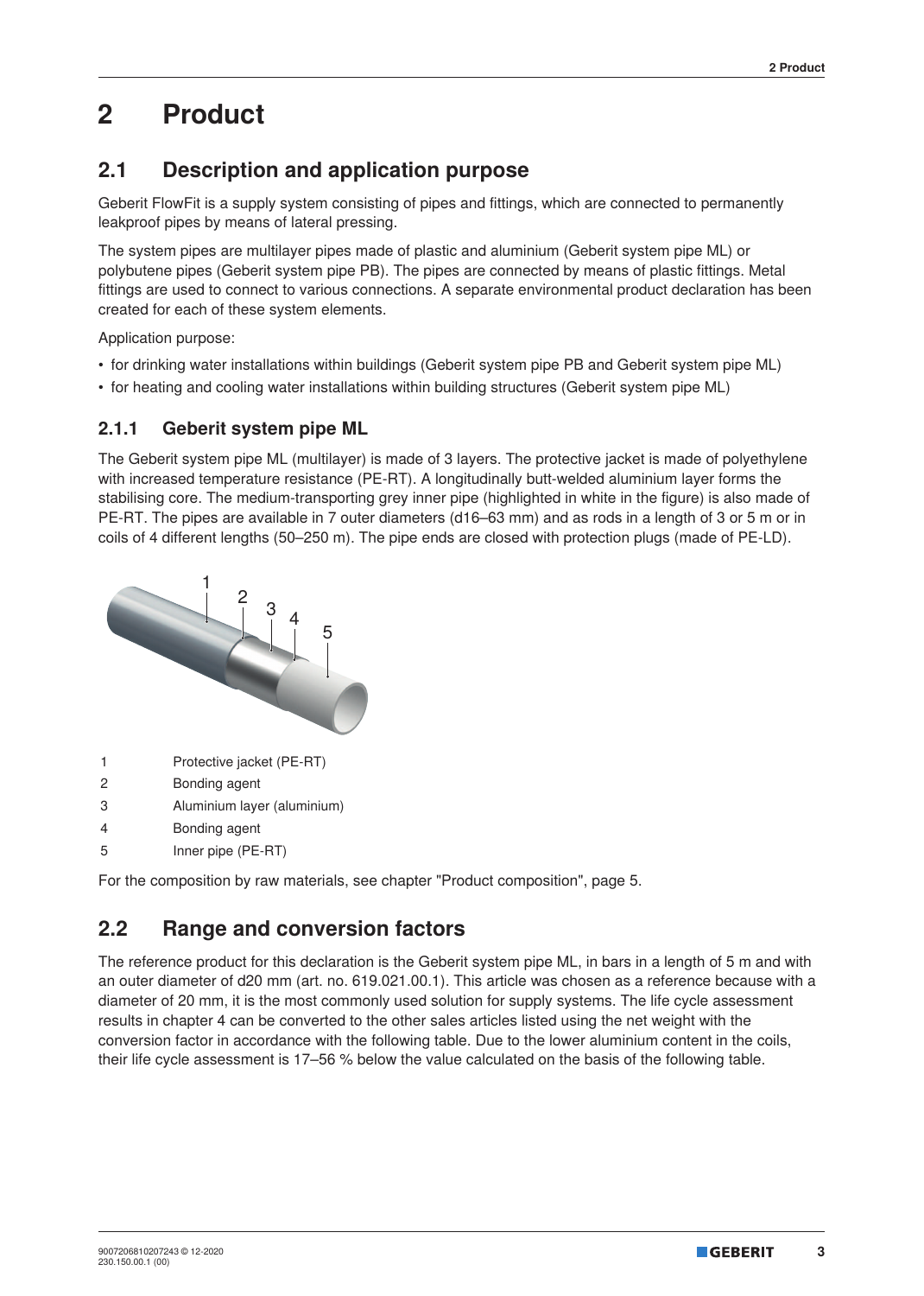|                                     |              | <b>DN</b> | $d$ [mm] | L(m) | Net weight [g/<br>item] | Conversion<br>factor |
|-------------------------------------|--------------|-----------|----------|------|-------------------------|----------------------|
|                                     | 619.010.00.1 | 12        | 16       | 3    | 354                     | 0.45                 |
|                                     | 619.011.00.1 | 15        | 20       | 3    | 454                     | 0.58                 |
|                                     | 619.012.00.1 | 20        | 25       | 3    | 666                     | 0.85                 |
|                                     | 619.013.00.1 | 25        | 32       | 3    | 926                     | 1.18                 |
|                                     | 619.014.00.1 | 32        | 40       | 3    | 1277                    | 1.63                 |
|                                     | 619.015.00.1 | 40        | 50       | 3    | 1976                    | 2.53                 |
| Geberit system pipe                 | 619.016.00.1 | 50        | 63       | 3    | 2794                    | 3.57                 |
| ML, in bars                         | 619.020.00.1 | 12        | 16       | 5    | 606                     | 0.78                 |
|                                     | 619.021.00.1 | 15        | 20       | 5    | 782                     | 1.00                 |
|                                     | 619.022.00.1 | 20        | 25       | 5    | 1126                    | 1.44                 |
|                                     | 619.023.00.1 | 25        | 32       | 5    | 1563                    | 2.00                 |
|                                     | 619.024.00.1 | 32        | 40       | 5    | 2195                    | 2.81                 |
|                                     | 619.025.00.1 | 40        | 50       | 5    | 3325                    | 4.25                 |
|                                     | 619.026.00.1 | 50        | 63       | 5    | 4761                    | 6.09                 |
|                                     | 619.050.00.1 | 12        | 16       | 50   | 4908                    | 6.28                 |
|                                     | 619.051.00.1 | 15        | 20       | 50   | 6449                    | 8.25                 |
| Geberit system pipe<br>ML, in coils | 619.052.00.1 | 20        | 25       | 50   | 8934                    | 11.43                |
|                                     | 619.054.00.1 | 25        | 32       | 25   | 15107                   | 19.33                |
|                                     | 619.060.00.1 | 12        | 16       | 120  | 11779                   | 15.07                |
|                                     | 619.061.00.1 | 15        | 20       | 100  | 12899                   | 16.51                |
|                                     | 619.070.00.1 | 12        | 16       | 250  | 24539                   | 31.40                |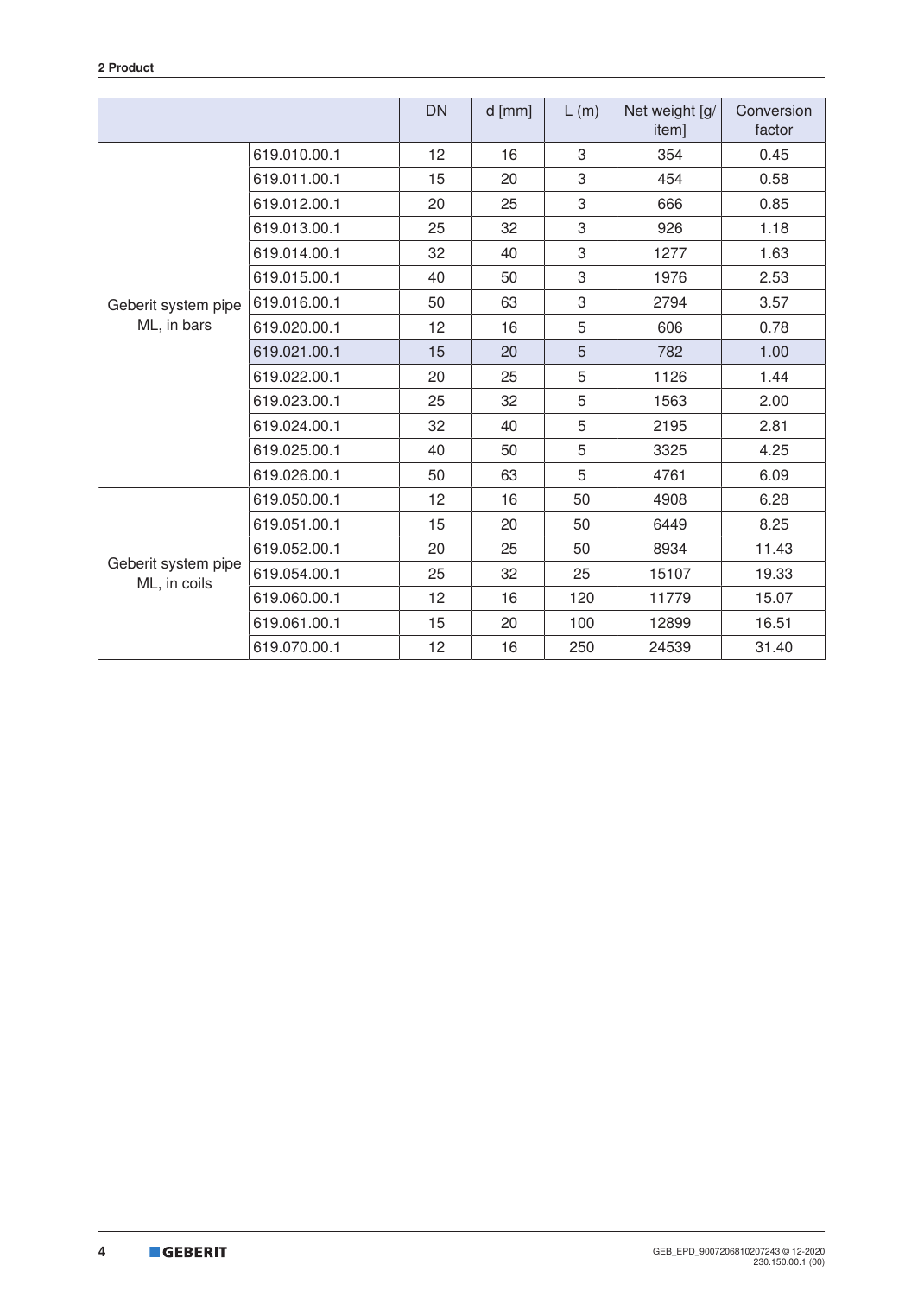## **3 Life cycle assessment – calculation criteria**

#### **3.1 System boundaries**

This environmental product declaration is a Cradle-to-gate-with-options declaration including transport and waste processing during the disposal phase. The use and demolition are not considered.

| Product        |                                     | Construction process |                     | Use                                    | End-of-life  |                |                                     |                                  |                |
|----------------|-------------------------------------|----------------------|---------------------|----------------------------------------|--------------|----------------|-------------------------------------|----------------------------------|----------------|
| Raw material   | Transport to<br>the<br>manufacturer | Manufac-<br>turing   | <b>Distribution</b> | Installation<br>within the<br>building |              | Demolition     | Transport to<br>waste<br>processing | Reuse,<br>recovery,<br>recycling | Disposal       |
| A <sub>1</sub> | A2                                  | A3                   | A4                  | A <sub>5</sub>                         | <b>B1-B7</b> | C <sub>1</sub> | C <sub>2</sub>                      | C <sub>3</sub>                   | C <sub>4</sub> |
| $\checkmark$   | $\checkmark$<br>A                   | $\checkmark$<br>ᄉ    | X                   | X                                      | -            | -              | X                                   | $\checkmark$                     |                |

x Considered/relevant

– Not considered/not relevant

#### **3.2 Product composition**

The reference article consists of the following raw materials:

| Raw material                     | Quantity [g] |
|----------------------------------|--------------|
| <b>Plastics</b>                  | 361          |
| Aluminium                        | 378          |
| <b>Additives</b>                 | 43           |
| <b>Total</b>                     | 782          |
| Recycled content (post-consumer) | 19 $%$       |

The packaging includes: 52 g of wood and 31 g of plastic (including protection plugs).

The articles shown in this environmental product declaration do not contain PVC or halogen compounds.

List of substances contained in the product, which are included in the "Candidate List of Substances of Very High Concern for Authorisation" if the content exceeds the limits for their registration by the European Chemicals Agency:

• none

#### **3.3 Assumptions and background information**

**(A1)** For the raw material supply, the entire raw and recycled material input was modelled using corresponding data, including the losses of 1–6 % relating to material and production. Secondary materials comprise those environmental influences that arise from the collection of waste and from recycling. The following recycled content was recorded: 40 % for aluminium and 10 % for cardboard.

**(A2)** For transportation from suppliers in Europe and Asia to Geberit, standard transport distances were assumed for each country and load factors contained in the background data were used. Class Euro 5 diesel lorries are used as the means of transport within Europe. Intercontinental transportation consists of freighters and subsequent local distribution by lorry.

**(A3)** Products are manufactured in one or more Geberit factories within Europe, which are all certified in accordance with ISO 9001, 14001 and 45001. A current ISO certificate can be downloaded online. All suppliers sign the Geberit suppliers' code of conduct and undergo a detailed selection and inspection procedure.

The electricity consumption plays an important role in in-house production. Average values from the respective factories and a country-specific combination of power sources are assumed.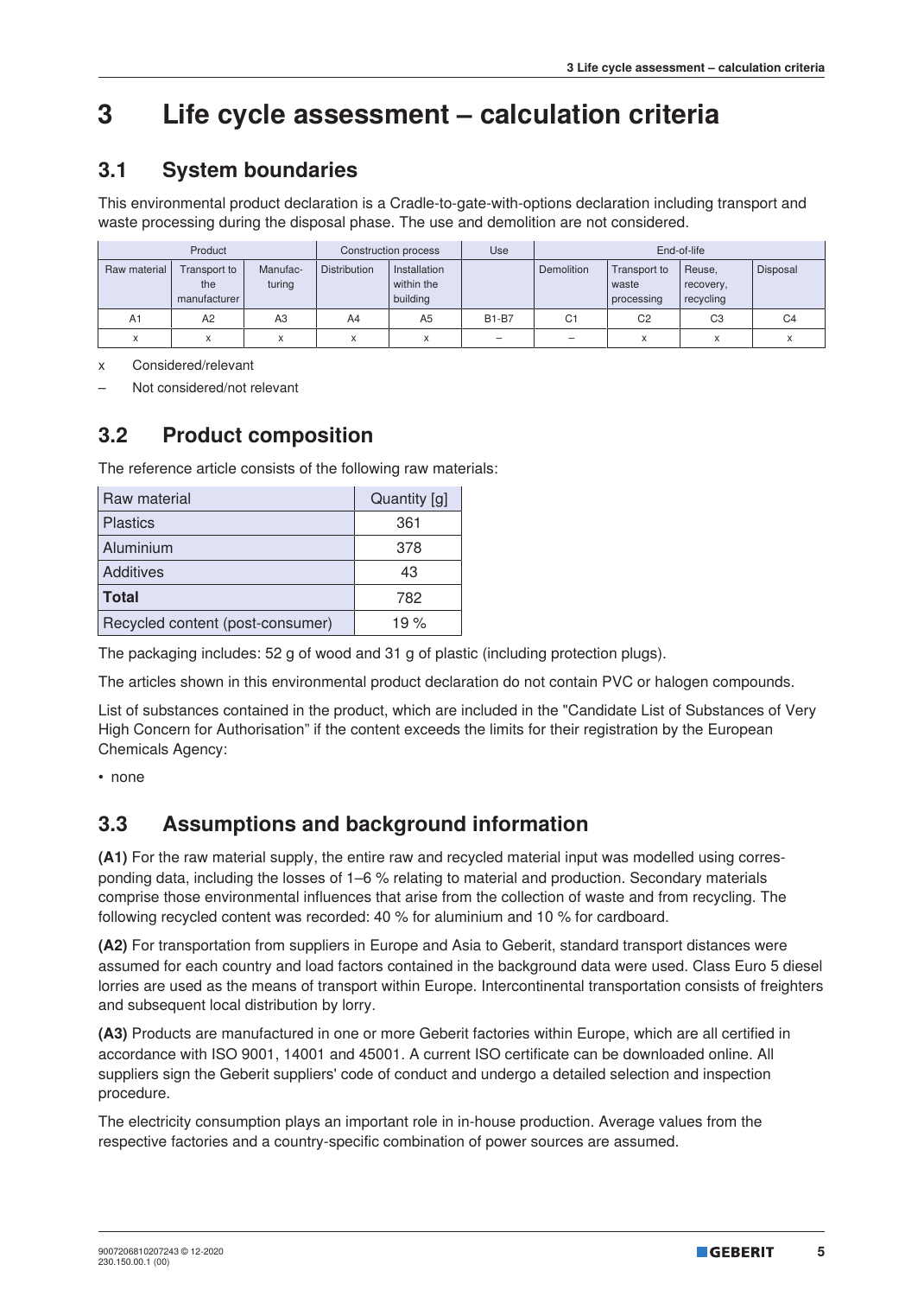The production and provision of packaging materials and means of production (technical lubricants) were also modelled in phase A3. The consumption of additional auxiliary materials and water is negligible. Production waste is taken into account. However, the scrap flows associated with the production flows are not listed in A3 as they are handled with a conservative allocation factor of 0.

Background data from the ecoinvent database was used for the third-party components.

**(A4)** Transportation from Geberit to customers within Europe is done by logistics partners through the modern, efficient central warehouse in Pfullendorf (DE), which is certified in accordance with ISO 9001, 14001 and 45001. Class Euro 5 and 6 lorries are mainly used for the transport. Distribution in countries outside Europe is mainly done by means of freighters together with lorries to distribute the products locally. In the main market in Europe, the average transport distance is 650 km and the loading weight is 8 t/lorry.

**(A5)** The installation is easy and needs no additional auxiliary materials and practically no energy. The packaging waste generated can be completely reused or converted into energy in the respective country depending on the disposal infrastructure.

The energy is recovered from plastic and wood in the packaging in an incineration plant. The assumed energy content per kg is 43.9 MJ for plastics, 16.9 MJ for cardboard and paper and 16.36 MJ for wood (10 % moisture). The energy efficiency is 42 % for heat and 14 % for electricity.

**(B1-B7)** No further statements are made concerning the use phase.

**(C1-C4)** Waste that is reused is removed from the product system without causing any environmental impact from the first life cycle. No credits are accounted for cases where production of such waste was avoided. With respect to disposal, it has been assumed that all waste is collected once it has been taken from the building site and is sorted appropriately. 100 % of all metal parts are recycled. The plastic parts are incinerated (with the assumptions already described). A transport distance of 20 km is assumed for both disposal options.

#### **3.4 Data basis and data quality**

This environmental product declaration is based on a comprehensive life cycle assessment according to ISO 14044:2006. A detailed background report, which meets the requirements of EN 15804, is used for verification. Inventory data is based predominantly on data that was provided by Geberit International AG in 2020. ecoinvent data (version 3.4, 2017, www.ecoinvent.org) and the system model "cut-off by classification" were used for all further data. The quality of the data can therefore be considered to be good.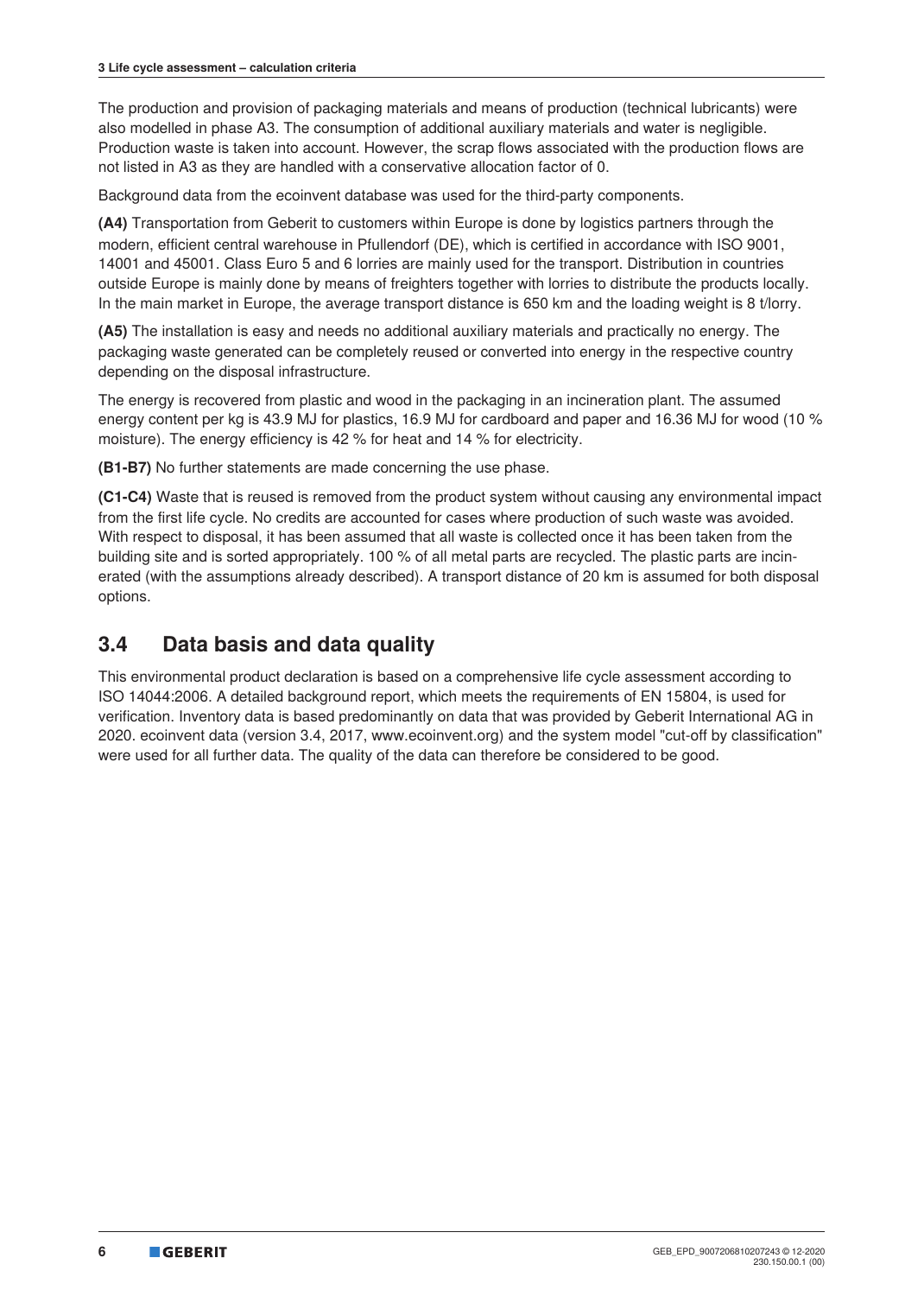## **4 Life cycle assessment – results**

The following tables contain the results based on a piece of the declared product.

#### **4.1 Environmental impacts**

|                                                       | Unit                   | A <sub>1</sub> | A2       | A3           | A4         | A <sub>5</sub> | C <sub>1</sub> | C <sub>2</sub> | C <sub>3</sub> | C <sub>4</sub> |
|-------------------------------------------------------|------------------------|----------------|----------|--------------|------------|----------------|----------------|----------------|----------------|----------------|
| Global warming (GWP)                                  | kg CO <sub>2</sub> -eg | $5.69E + 00$   | 2.20E-02 | $2.74E + 00$ | 4.84E-02   | 2.98E-02       | 0              | 1.39E-03       | $1.25E + 00$   | $\mathbf 0$    |
| Ozone depletion (ODP)                                 | ka CFC-11-ea           | 2.40E-07       | 4.33E-09 | L40E-07      | 9.53E-09   | 8.10E-11       | $\Omega$       | 2.73E-10       | 1.43E-09       | 0              |
| Photochemical ozone creation<br>(POCP)                | kg $C_2H_4$ -eq        | 2.56E-03       | 3.50E-06 | $9.11E-04$   | 7.71E-06   | 4.78E-07       | $\Omega$       | 2.21E-07       | 2.08E-06       | $\Omega$       |
| Acidification (AP)                                    | kg SO <sub>2</sub> -eq | 3.71E-02       | 7.10E-05 | $.41E-02$    | 1.56E-04   | $.32E - 05$    | $\Omega$       | 4.47E-06       | 1.23E-04       | 0              |
| Eutrophication (EP)                                   | kg $PO43$ -eg          | $.82E - 02$    | 1.57E-05 | 4.29E-03     | 3.45E-05   | $.68E - 05$    | $\Omega$       | 9.88E-07       | 1.04E-04       | $\mathbf 0$    |
| Depletion of abiotic resources<br>(ADP), fossil fuels | <b>MJ</b>              | 7.75E+01       | 3.67E-01 | $3.07E + 01$ | 8.07E-01   | 8.46E-03       | $\Omega$       | 2.31E-02       | 1.61E-01       | $\Omega$       |
| Depletion of abiotic resources<br>(ADP), elements     | kg Sb-eg               | 6.88E-04       | 4.29E-08 | 1.31E-05     | $9.44E-08$ | 1.27E-09       | $\Omega$       | 2.71E-09       | 1.61E-08       | $\Omega$       |

A1 Raw material A5 Installation

A2 Transport to the manufacturer C2 Transport to waste processing

A4 Distribution C4 Disposal

A3 Manufacturing C3 Reuse, recovery, recycling

#### **4.2 Resource use**

|                                                                | Unit           | A <sub>1</sub> | A2         | A3           | A <sub>4</sub> | A <sub>5</sub> | C <sub>1</sub> | C <sub>2</sub> | C <sub>3</sub> | C <sub>4</sub> |
|----------------------------------------------------------------|----------------|----------------|------------|--------------|----------------|----------------|----------------|----------------|----------------|----------------|
| Use of primary energy, renewable,<br>w/o raw material use      | <b>MJ</b>      | $1.28E + 01$   | $6.24E-03$ | 4.17E+00     | 1.37E-02       | 2.31E-04       | $\mathbf 0$    | 3.93E-04       | 3.22E-03       | $\Omega$       |
| Use of primary energy, renewable,<br>raw material use          | MJ             | $\Omega$       | $\Omega$   | 8.51E-01     | $\mathbf 0$    | 0              | $\Omega$       | $\mathbf 0$    | 0              | $\mathbf 0$    |
| Use of primary energy, renewable,<br>total                     | <b>MJ</b>      | $1.28E + 01$   | 6.24E-03   | $5.02E + 00$ | 1.37E-02       | 2.31E-04       | $\mathbf 0$    | 3.93E-04       | 3.22E-03       | $\Omega$       |
| Use of primary energy, non-<br>renewable, w/o raw material use | MJ             | $6.78E + 01$   | 3.77E-01   | $3.45E + 01$ | 8.31E-01       | 8.76E-03       | $\Omega$       | 2.38E-02       | 1.65E-01       | $\Omega$       |
| Use of primary energy, non-<br>renewable, raw material use     | <b>MJ</b>      | $1.79E + 01$   | $\Omega$   | $1.41E + 00$ | $\Omega$       | $\Omega$       | $\Omega$       | $\Omega$       | $\Omega$       | $\Omega$       |
| Use of primary energy, non-<br>renewable, total                | <b>MJ</b>      | $8.56E + 01$   | 3.77E-01   | $3.60E + 01$ | 8.31E-01       | 8.76E-03       | $\Omega$       | 2.38E-02       | 1.65E-01       | $\Omega$       |
| Use of secondary materials                                     | kg             | 1.51E-01       | $\Omega$   | $\Omega$     | 0              | 0              | $\Omega$       | $\Omega$       | $\Omega$       | $\Omega$       |
| Use of renewable secondary fuels                               | MJ             | $\Omega$       | $\Omega$   | $\Omega$     | $\Omega$       | $\mathbf 0$    | $\Omega$       | $\Omega$       | $\Omega$       | $\Omega$       |
| Use of non-renewable secondary<br>fuels                        | MJ             | $\Omega$       | $\Omega$   | $\Omega$     | $\Omega$       | $\mathbf 0$    | $\Omega$       | $\Omega$       | $\Omega$       | $\Omega$       |
| Use of net fresh water                                         | m <sup>3</sup> | 7.26E-01       | 5.97E-04   | 3.09E-01     | 1.45E-03       | 1.06E-04       | $\mathbf 0$    | 4.16E-05       | 2.34E-03       | $\mathbf 0$    |

### **4.3 Output flows and waste**

|                               | Unit      | A <sub>1</sub> | A2       | A <sub>3</sub> | A <sub>4</sub> | A <sub>5</sub> | C <sub>1</sub> | C <sub>2</sub> | C <sub>3</sub> | C <sub>4</sub> |
|-------------------------------|-----------|----------------|----------|----------------|----------------|----------------|----------------|----------------|----------------|----------------|
| Hazardous waste               | kg        | 4.14E-03       | 1.81E-07 | 1.32E-04       | 3.97E-07       | 4.30E-08       | $\Omega$       | 1.14E-08       | 1.25E-06       | $\Omega$       |
| Radioactive waste             | kg        | .49E-04        | 2.50E-06 | 1.06E-04       | 5.50E-06       | 2.09E-08       | 0              | 1.58E-07       | 3.21E-07       | $\Omega$       |
| Non-hazardous waste           | kg        | 7.94E-01       | 3.10E-02 | 4.34E-01       | 6.81E-02       | 9.54E-04       | $\Omega$       | 1.95E-03       | 2.15E-02       | $\Omega$       |
| Components for re-use         | kg        | $\Omega$       |          |                | 0              | $\Omega$       | $\Omega$       | 0              | 0              |                |
| Materials for recycling       | kg        | $\Omega$       | $\Omega$ | 0              | 0              | $\Omega$       | $\Omega$       | $\Omega$       | 3.78E-01       | 0              |
| Materials for energy recovery | kg        | $\Omega$       | $\Omega$ | 0              | 0              | $\Omega$       | $\Omega$       | $\Omega$       | 0              |                |
| Exported energy - electricity | <b>MJ</b> | $\Omega$       | $\Omega$ | 0              | 0              | 1.79E-01       | $\Omega$       |                | $2.61E + 00$   | $\Omega$       |
| Exported energy - heat        | MJ.       | $\mathbf{0}$   | $\Omega$ | 0              | 0              | 5.37E-01       | $\Omega$       |                | 7.84E+00       | $\Omega$       |